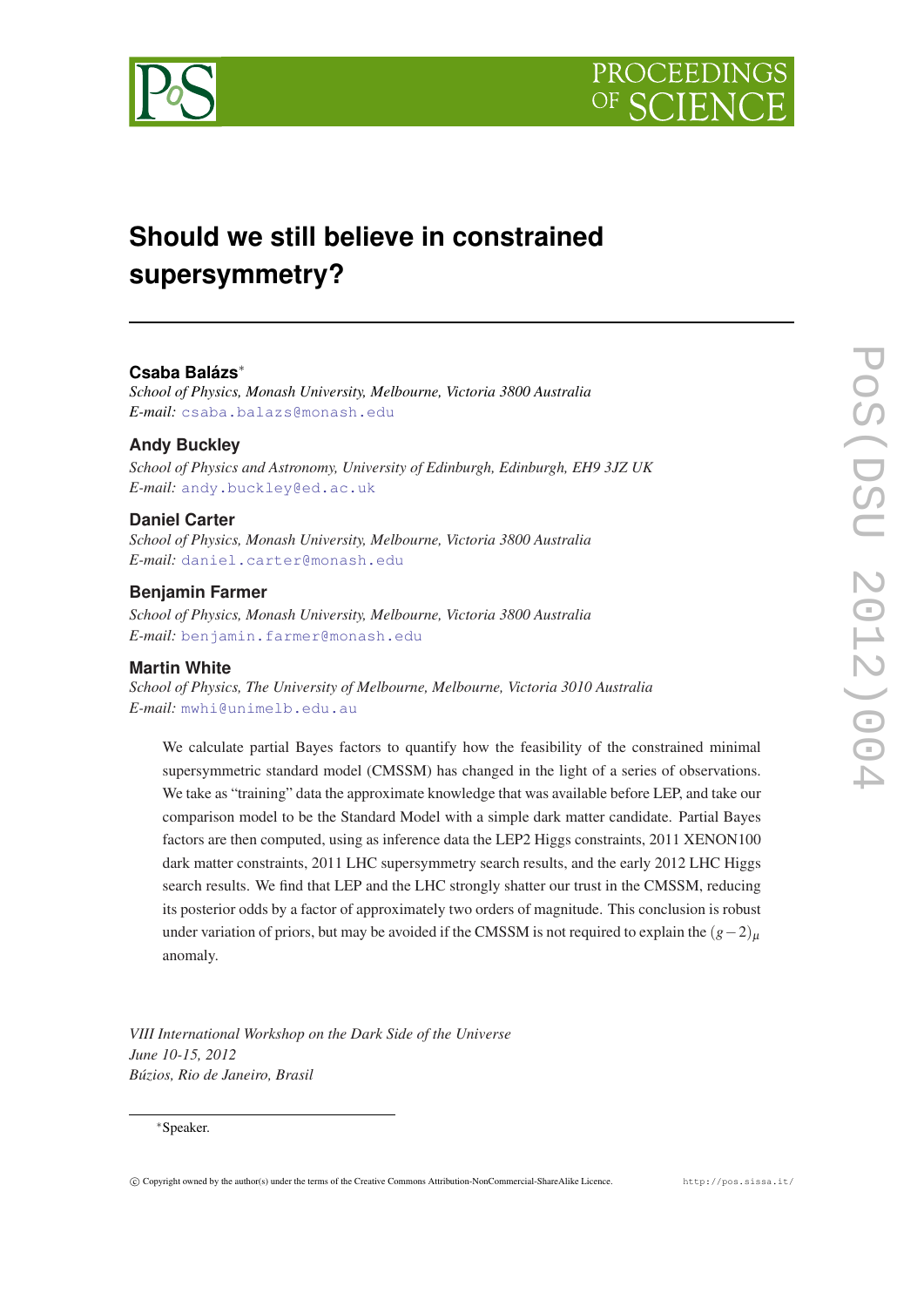#### <span id="page-1-0"></span>1. Foreword

This proceedings paper is a summary of the results obtained in ref [[1](#page-7-0)]. To achieve the necessary brevity we will refer the reader to the full paper for many technical details. We also note that the statistical terminology used presently has been significantly altered from the original work, with the intention of improving its alignment with the relevant statistics literature. We hope these changes render the present description of our statistical methods superior to the original in clarity.

#### 2. Introduction

Supersymmetry is an attractive and robust extension of the Standard Model (SM) of particle physics. Weak scale supersymmetry resolves various shortcomings of the SM, and explains several of its puzzling features. Coupled with high-scale unification, supersymmetry breaking radiatively induces the breakdown of the electroweak symmetry. It also tames the quantum corrections to the Higgs mass, provides viable dark matter candidates, and is able to accommodate massive neutrinos and explain the cosmological matter-antimatter asymmetry. It is also an ideal framework to address cosmological inflation.

Based on experimental data, an extensive literature delineates the regions of the CMSSM where its parameters can most probably fall. After the early introduction of  $\chi^2$  as a simple measure of parameter viability [[2](#page-7-0)] increasingly more sophisticated concepts were utilised, such as the profile likelihood and marginalised posterior probability and the corresponding confidence [\[3\]](#page-7-0) or credible [[4](#page-7-0)] regions. The effect of the LHC data on the CMSSM has typically been presented in this general manner both in the frequentist [[5](#page-7-0)] and the Bayesian [\[6,](#page-7-0) [7\]](#page-7-0) framework. To go beyond parameter estimation and obtain a measure of the viability of a model itself one has several options. The most common frequentist measure is the p-value, the probability of obtaining more extreme data than the observed from the assumed theory<sup>1</sup> [\[8\]](#page-7-0). In the Bayesian approach model selection is based on the Bayes factor, and requires comparison to alternative hypotheses. [[9](#page-7-0)].

In the Bayesian framework the plausibility of the CMSSM can only be assessed when we consider it as one of a mutually exclusive and exhaustive set of hypotheses: CMSSM  $\in \{H_i\}$ . The posterior probabilities of each of these hypotheses, in light of certain data, are given by Bayes' theorem

$$
P(H_i|\text{data}) = \frac{P(\text{data}|H_i)P(H_i)}{\sum_i P(\text{data}|H_i)P(H_i)},
$$
\n(2.1)

where all probabilities are understood to be conditional on the available background information, although we neglect it in our notation for brevity. Since the denominator on the right hand side is impossible to calculate, it is advantageous to compare the plausibility of the CMSSM to that of a reference model by forming the ratio

$$
Odds(\text{CMSSM}:SM|data) = \frac{P(\text{CMSSM}|data)}{P(\text{SM}|data)}.
$$
\n(2.2)

<sup>&</sup>lt;sup>1</sup>Here 'more extreme' can be defined in numerous ways.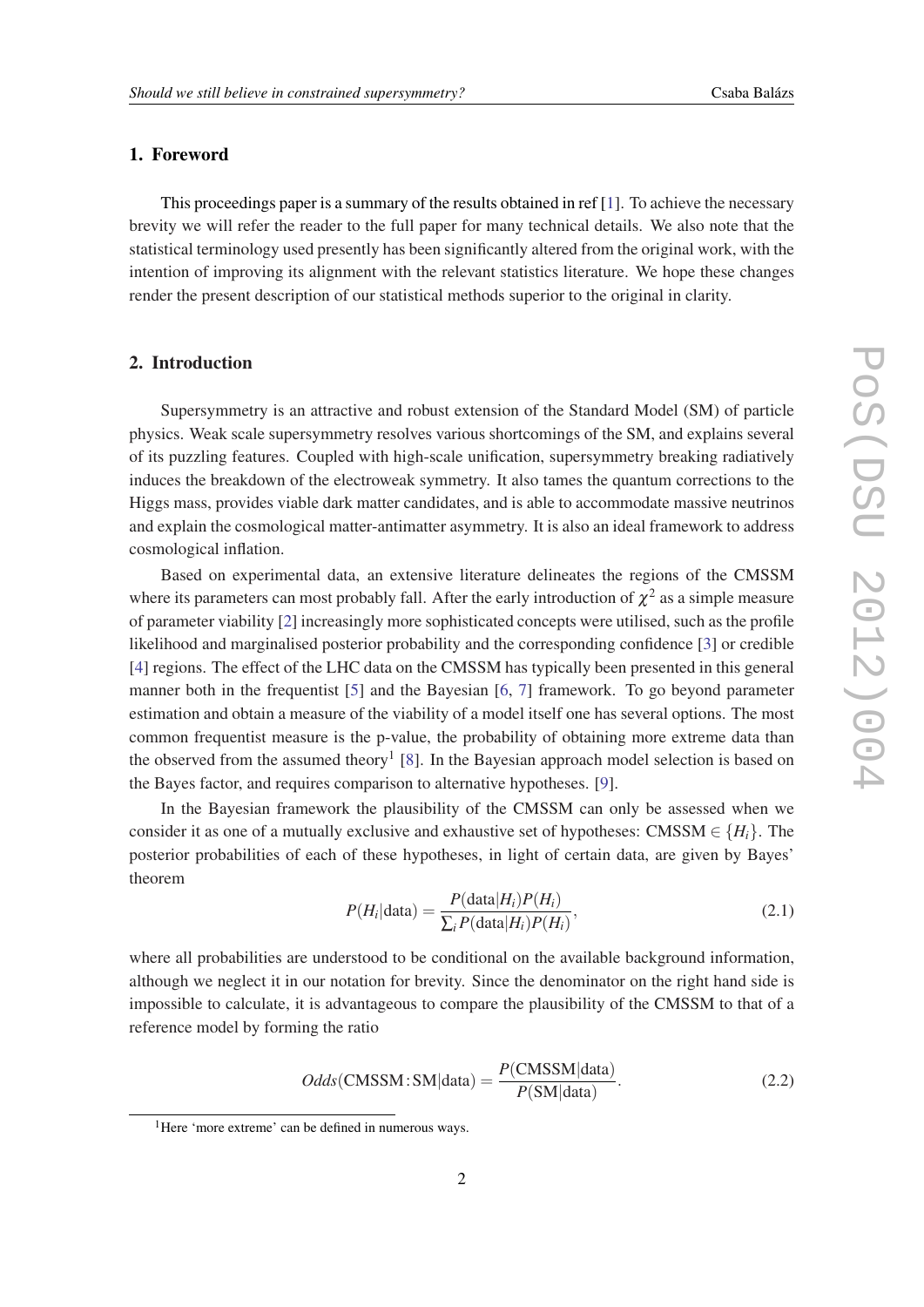Here we have selected the SM as our reference hypothesis. Using eq. $(2.1)$  $(2.1)$  $(2.1)$  we can rewrite the odds in terms of likelihood ratios as

$$
Odds(\text{CMSSM}:SM|data) = \frac{P(data|\text{CMSSM})}{P(data|\text{SM})} \frac{P(\text{CMSSM})}{P(\text{SM})} =
$$
  
B(data|\text{CMSSM}:SM) Odds(\text{CMSSM}:SM). (2.3)

The second ratio on the right hand side is called the prior odds, and is incalculable within the Bayesian approach. The first ratio, however, is calculable, and is commonly called the 'Bayes factor'. It gives the change of odds due to the newly acquired information.

In this work we compute a series of partial Bayes factors (PBFs) associated with learning the results of several LHC and other experiments, which quantify the changes these experiments induce in the CMSSM:SM odds. We offer an interpretation of these PBFs as the 'damage' that these experiments have done to the plausibility of the CMSSM (compared to that of the SM).

#### 3. Partial Bayes factors

To compute Bayes factors we need to first compute the marginalised likelihood  $P(\text{data}|H_i)$ , also called the "evidence", for each model hypothesis  $H_i$ , e.g.

$$
P(\text{data}|H_i) = \int d\theta \, P(\text{data}|\theta, H_i) P(\theta|H_i). \tag{3.1}
$$

This requires the specification of a prior probability density  $P(\theta|H_i)$  over the parameters  $\theta$  of each model, which must reflect our knowledge (or lack thereof) of the parameters before knowing *data*. In the case where our prior knowledge is weak it is generally very difficult to specify a prior which both accurately expresses this knowledge and is "proper", in the sense that its integral can be normalised to 1 (indeed the first criterion alone is difficult to achieve). Common choices of simple prior, such as uniform or logarithmically flat distributions, as well as most formal minimallyinformative priors (such as maximum entropy [\[10](#page-7-0)] or "reference" [\[11](#page-7-0)] priors), are improper.

For inference of the model parameters themselves the use of such improper priors is generally unproblematic, as they may still result in proper posterior distributions once combined with sufficiently powerful data, however they cause major problems for model comparisons because they cannot be used to compute marginalised likelihoods. A naïve fix may be to specify cutoffs to render the original priors proper, however unless the cutoff approximates some actual prior knowledge it merely introduces an arbitrary constant into the marginalised likelihood, which thus remains useless for model comparison.

This problem is well known and a number of solutions have been proposed [\[12](#page-7-0)], however they generally depart from pure Bayesian methods. In this work we adopt the simplest of these solutions, which is to use so-called "partial" Bayes factors, which, although more limited in the inferences that can be derived from them compared to more advanced methods, retain a pure Bayesian interpretation.

To compute partial Bayes factors, one takes note of the aforementioned fact that it is generally possible to obtain a proper posterior from an improper prior by incorporating sufficiently strong data via a Bayesian "update" (i.e. an iteration through Bayes' theorem). The idea is then to use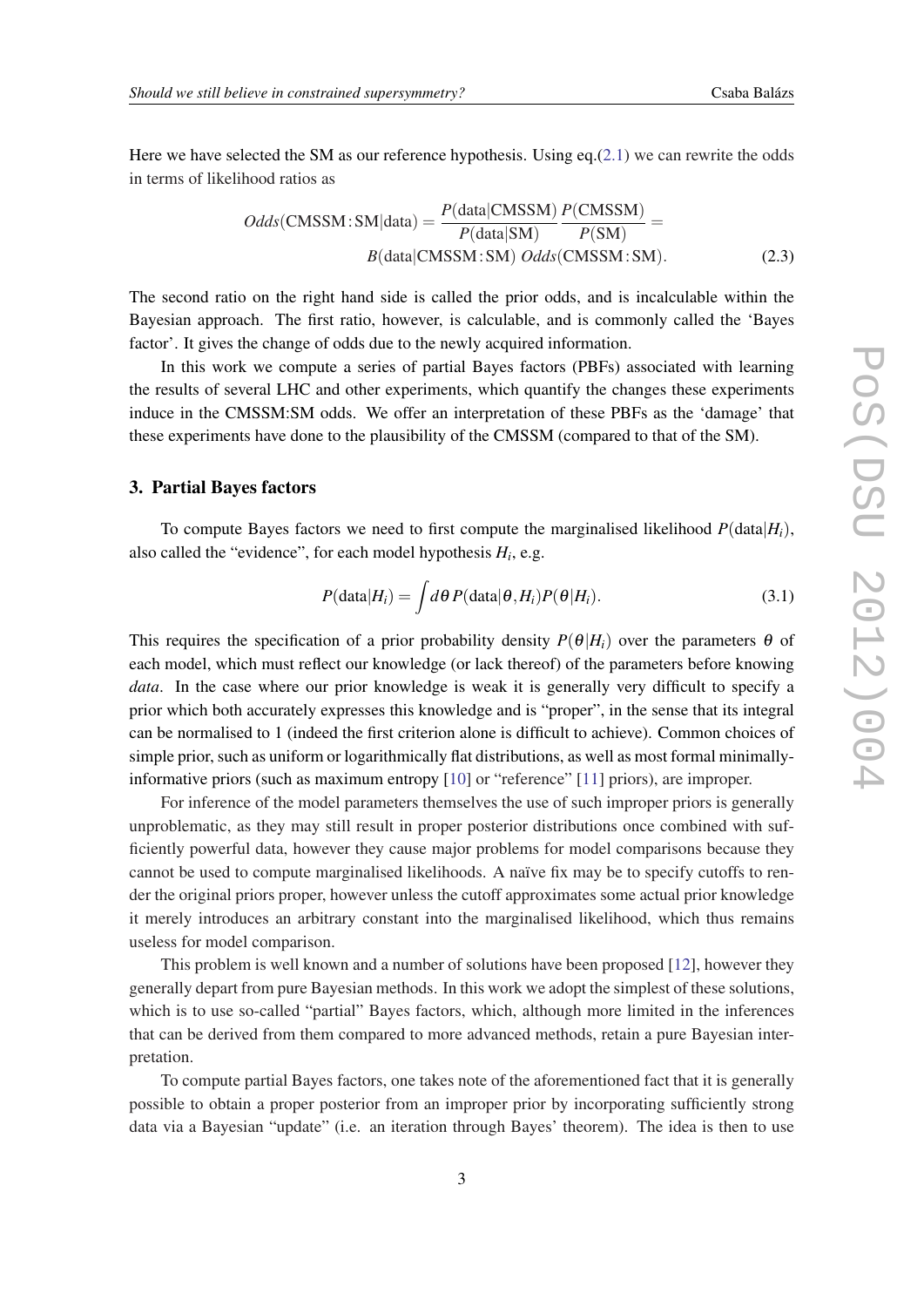<span id="page-3-0"></span>some portion of the available data to update the improper priors in this fashion, and then use the resulting posterior together with the remaining data to compute a Bayes factor as normal. The resultant Bayes factor is only "part" of the full Bayes factor that would have resulted from using all the data (if it could have been computed), and so it is termed "partial".

To illustrate the procedure explicitly, consider the division of the available data into two sets; a "training" set  $d_1$ , and an "inference" set  $d_2$ . In principle many such divisions are possible, and each will result in a different partial Bayes factor (a "flaw" which alternate methods attempt to remedy, generally by combining the various possible partial Bayes factors in some way, in conjunction with specifying rules for choosing the divisions to use), however in our situation a roughly chronological separation is quite natural and has a useful interpretation. We describe our chosen separation in section 4. Next consider the ordinary Bayes factor, for a test of some model *H* against an alternate *H*<sub>alt</sub>, for such a set of data:

$$
B(d_2, d_1) = \frac{P(d_2, d_1|H)}{P(d_2, d_1|H_{\text{alt}})} = \frac{P(d_2|d_1, H)}{P(d_2|d_1, H_{\text{alt}})} \frac{P(d_1|H)}{P(d_1|H_{\text{alt}})} = B(d_2|d_1)B(d_1)
$$
(3.2)

(we have suppressed the explicit reference to *H* and *H*alt in the Bayes factors for brevity). Here  $B(d_2|d_1)$  is the partial Bayes factor obtained by "training" the model priors with  $d_1$  and then performing the comparison using  $d_2$ , while  $B(d_1)$  is uncomputable or unreliable since to compute it we need to integrate over an improper prior. The product  $B(d_2|d_1)B(d_1)$  is the standard (uncomputable) Bayes factor  $B(d_2, d_1)$ , but by discarding the uncomputable piece  $B(d_1)$  we are left with at least some inferential power, and as a bonus our sensitivity to the original improper prior is reduced (in proportion to the informativeness of  $d_1$ ).

Since we have stuck to the Bayesian rules there exists a Bayesian interpretation of  $B(d_2|d_1)$ . Consider its place in computing the posterior odds for *H* vs *H*alt:

$$
Odds(H : H_{alt}|d_2, d_1) = B(d_2|d_1) \cdot Odds(H : H_{alt}|d_1) = B(d_2|d_1) \cdot B(d_1) \cdot Odds(H : H_{alt}) \tag{3.3}
$$

The prior odds,  $Odds(H : H_{alt})$ , cannot be computed by any standard Bayesian means and must be supplied based on prior knowledge. Often they are taken to be 1:1, but this is unrealistic in many circumstances (for the case at hand we suspect many readers judge the *a-priori Odds*(*SM* : *CMSSM*) to strongly favour one model or the other, for various reasons we will not explore). The combination  $Odds(H : H_{alt}|d_1) = B(d_1)Odds(H : H_{alt})$  is no more computable for its extra dependence on the uncomputable  $B(d_1)$ , and so, instead of considering their personal *Odds*(*SM* : *CMSSM*), we invite the reader to instead directly consider their personal  $Odds(H : H<sub>alt</sub>|d<sub>1</sub>)$ . The partial Bayes factor  $B(d_2|d_1)$  can then be interpreted as the factor required to correctly update these personal odds to take into account the newly learned data  $d_2$  (assuming of course that the reader roughly accepts our adopted model priors and our assumptions regarding the nature of  $d_1$  and  $d_2$ ).

#### 4. Training and inference data

We describe in this section the "training" data used to convert our initially improper parameter space priors into informative proper priors via a Bayesian update, and the "inference" data which is used in conjunction with the trained priors to construct partial Bayes factors.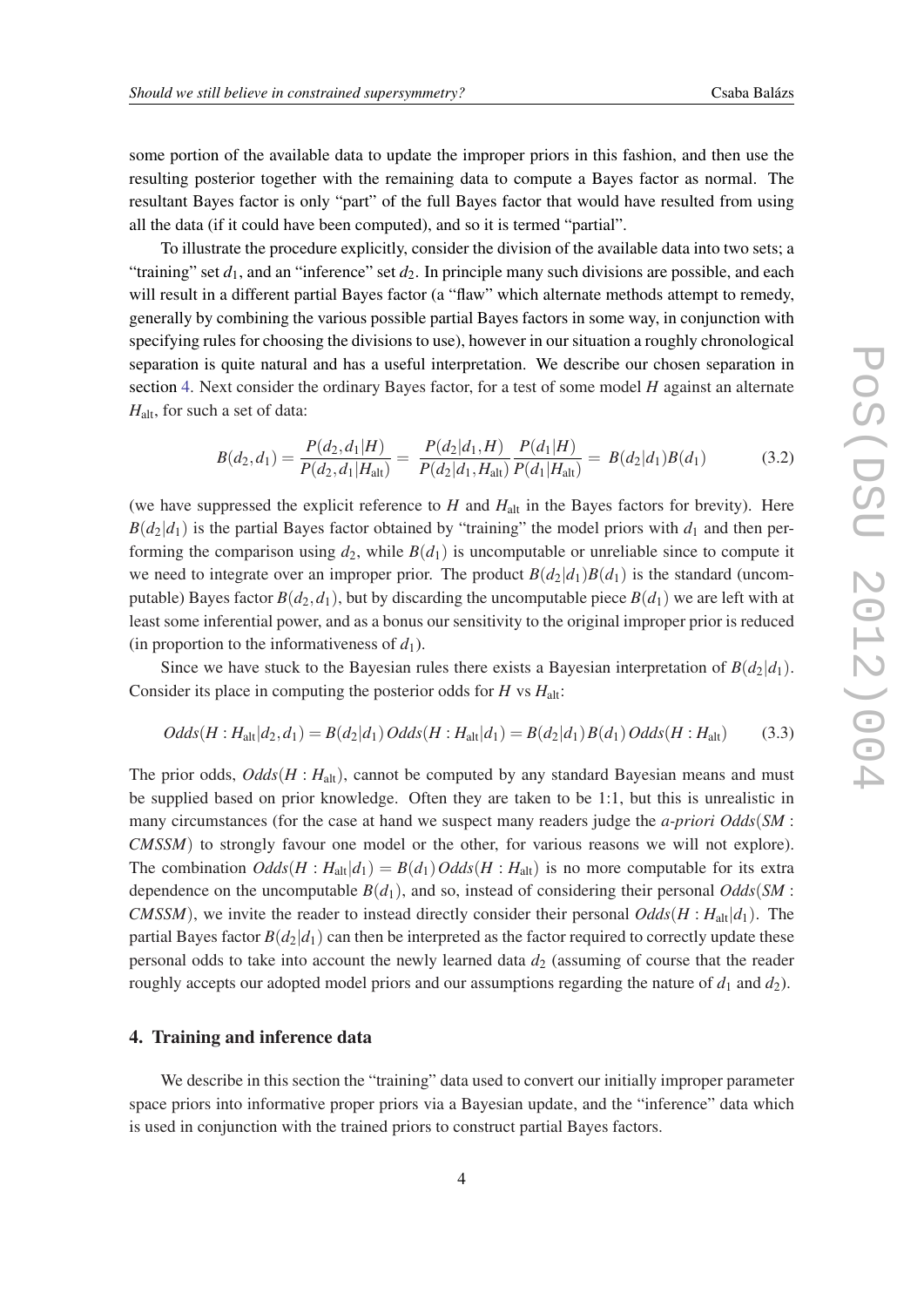First, our "training" data includes the WMAP measurement of the WIMP relic density  $\Omega h_\chi^2$ (used as a central constraint on the neutralino relic density), electroweak precision measurements, limits on rare B and D decays, the LEP2 lower bounds on sparticle masses, and the muon  $g - 2$ anomaly. We also repeat our analysis with  $(g-2)_{\mu}$  removed from the training set due to controversy regarding the SM contribution to it, although this impacts the interpretation of the partial Bayes factors we obtain (we discuss this further in section 5).

For inference data we use in turn: the LEP2 Higgs search limits; the 2011 XENON100 limits on the WIMP-nucleon scattering rate [[13\]](#page-7-0) together with the 2011 LHC 1 fb<sup>-1</sup> zero-lepton sparticle search limits [\[14](#page-7-0)]; and the February 2012 LHC Higgs search results [\[15](#page-7-0)]. Partial Bayes factors are computed for the addition of each of these pieces of data in turn, giving us three such factors plus a 'total' partial Bayes factor which is the cumulative effect of the total inference data set. For further details of the training and inference data we refer the reader to the full description of the analysis given in ref. [[1](#page-7-0)].

# 5. Scan region and  $(g-2)_{\mu}$  effects

The power of the partial Bayes factor technique is limited by the training data available, and in the case of the CMSSM the data we have specified is unfortunately insufficiently strong to constrain an updated improper prior to a finite region of parameter space, leaving the corresponding posterior still improper. The only data in the training set which potentially limits the CMSSM parameters *M*<sup>0</sup> and *M*<sub>1/2</sub> from above is  $(g-2)_{\mu}$ , however the value we use [\[16](#page-7-0)] puts the discrepancy from the SM predictions at  $4.1\sigma$ , which is thus the maximum level at which it can exclude CMSSM points. Fortunately regions of parameter space with this poor  $(g-2)$ <sub>µ</sub> fit are still highly suppressed and so contribute very little to the trained priors. We thus scan only the  $M_0, M_{1/2}$  region of CMSSM parameter space, which well contains all model points which could explain  $(g-2)_{\mu}$ , and note that even though the original priors are not rendered strictly proper a very large fraction of their volume left after updating with the rest of the training data would have to be located outside our scan region to cause significant errors in the partial Bayes factors we obtain. We assume a truncation of the parameter space at some very high *M*0,*M*1/<sup>2</sup> values is sufficiently plausible to avoid this problem.

We also compute PBFs with  $(g-2)_{\mu}$  removed from the training set, to investigate its influence and to consider the consequences of it being explained within the SM. This action destroys any hope of achieving even a weakly proper trained prior for the CMSSM, so this set of PBFs can only be interpreted as describing the damage to the  $M_0, M_{1/2}$  < 2 TeV region of the CMSSM, not as damage to the CMSSM as a whole.

#### 6. Results

Two previously studied priors were used to compute partial Bayes factors (to allow an investigation of prior sensitivity and to remain consistent with previous literature): the 'log' prior [\[7\]](#page-7-0), which is flat in  $A_0$  and tan  $\beta$ , and flat in the logarithm of  $M_0$  and  $M_{1/2}$ , and the 'naturalness' prior [[17\]](#page-7-0) (specifically the 'CCR' version of this prior [\[18](#page-7-0)]), which assigns low prior weight to fine-tuned regions of CMSSM parameter space. The  $\mu < 0$  branch is strongly disfavoured [\[19](#page-7-0)] so we scan only the  $\mu > 0$  branch to reduce computational demand. As discussed in section 5 we scan  $M_0$  and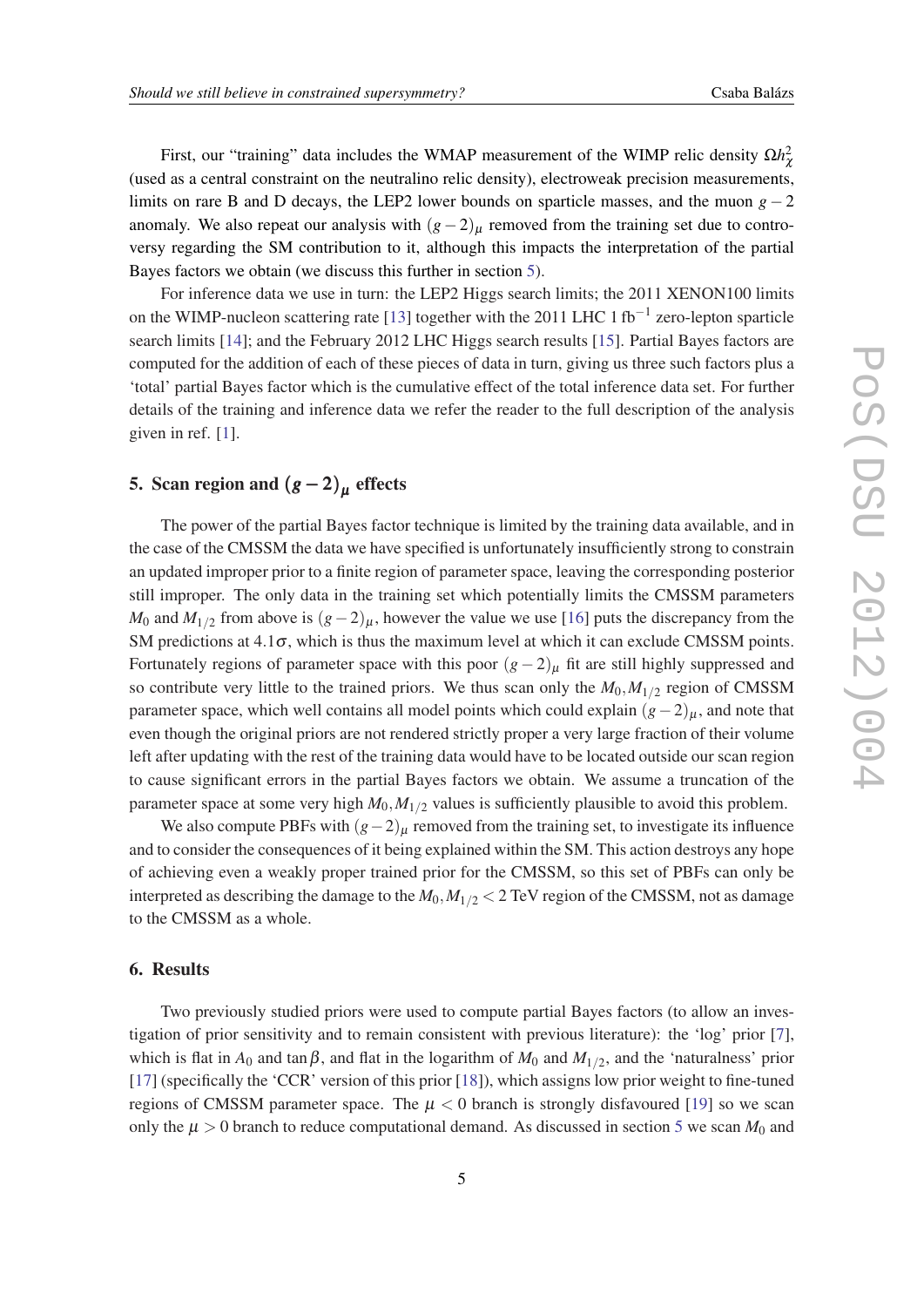$M_{1/2}$  below 2 TeV since  $(g-2)_{\mu}$  sufficiently excludes model points outside this range, with  $-3$ TeV  $\langle A_0 \rangle$  < 4 TeV and  $0 \rangle$  and  $0 \rangle$  tan  $\beta$   $\langle 62 \rangle$  (tan  $\beta = 0$  is of course unphysical so receives zero weight after training). The top quark mass is also scanned using a Gaussian prior with mean 172.9 GeV and standard deviation 1.1 GeV.

Scans were performed using MultiNest v2.12, with the CMSSM spectrum generated by ISAJET  $v7.81$  and further training observables computed by micrOmegas  $v2.4.Q$  and SuperISO v3.1. The LEP Higgs search likelihood is implemented with a simple error function approximation, while the LHC Higgs search likelihood is reconstructed from ATLAS results [[15\]](#page-7-0) using asymptotic approximations and utilising Higgs branching ratios computed by  $HDECAY$  v4.43. The LHC sparticle search likelihood is implemented using a Bayesian neural network trained using 50,000 model points sampled from the full 4D parameter space, using Herwig++ 2.5.2 to generate 15,000 Monte Carlo events per model point, with Delphes 1.9 providing a fast simulation of the ATLAS detector, and with the total SUSY production cross section computed at next-to-leading order by PROSPINO 2.1, in a simulation chain tuned to match the ATLAS 1 fb<sup>-1</sup> zero-lepton jets+MET search described in ref. [[14\]](#page-7-0). For further details and references related to these codes we refer readers to the full study [\[1\]](#page-7-0).

The marginal likelihood values for the SM-like comparison model are computed assuming all parameters except the physical Higgs mass to be fixed, excluding parameters involved in the dark sector, which are assumed to be unaffected by any data in our inference set. The relevant 1D parameter space *m<sup>h</sup>* is given an initially log prior, which becomes roughly Gaussian (peaked near 90 GeV) after training with electroweak precision data [\[20](#page-7-0)]. SM marginal likelihoods are computed by directly applying the inference data likelihoods to this function (using standard numerical integration tools), and are then combined with the CMSSM marginal likelihoods to obtain partial Bayes factors, which are presented in table [1](#page-6-0).

# 7. Discussion and conclusions

Our results provide a full probabilistic justification for the current intuition in the community that if the CMSSM is a good approximation to TeV scale physics, then it is extremely surprising that no direct evidence for it has yet been observed. In addition, our computed partial Bayes factors demonstrate that the parameter space priors that enable the above conclusion have the further, and unavoidable, implication that it is now much less probable that the CMSSM will be discovered to well approximate Nature than it was before the LEP2 Higgs search results were obtained – in the sense that the odds of this occurring vs the SM remaining valid (with dark matter and  $(g - 2)_{\mu}$ ) unexplained) are a factor of approximately 200 less with our 'inference' data considered than when only the 'training' data is considered. This conclusion cannot be avoided simply by altering the priors used because strong tensions exist even at the likelihood level, particularly between  $(g-2)_{\mu}$ and the ATLAS Higgs search likelihood.

The only escape available is to abandon  $(g-2)_{\mu}$  as a constraint; even dropping the assumption that neutralinos fully account for the observed dark matter relic density does not sufficiently open up the parameter space to avoid strong conflict between (*g*−2)<sup>µ</sup> and *mh*. However, our results show that the  $M_0, M_{1/2}$  < 2 TeV region of the CMSSM is still disfavoured even if  $(g-2)$ <sub>µ</sub> is abandoned.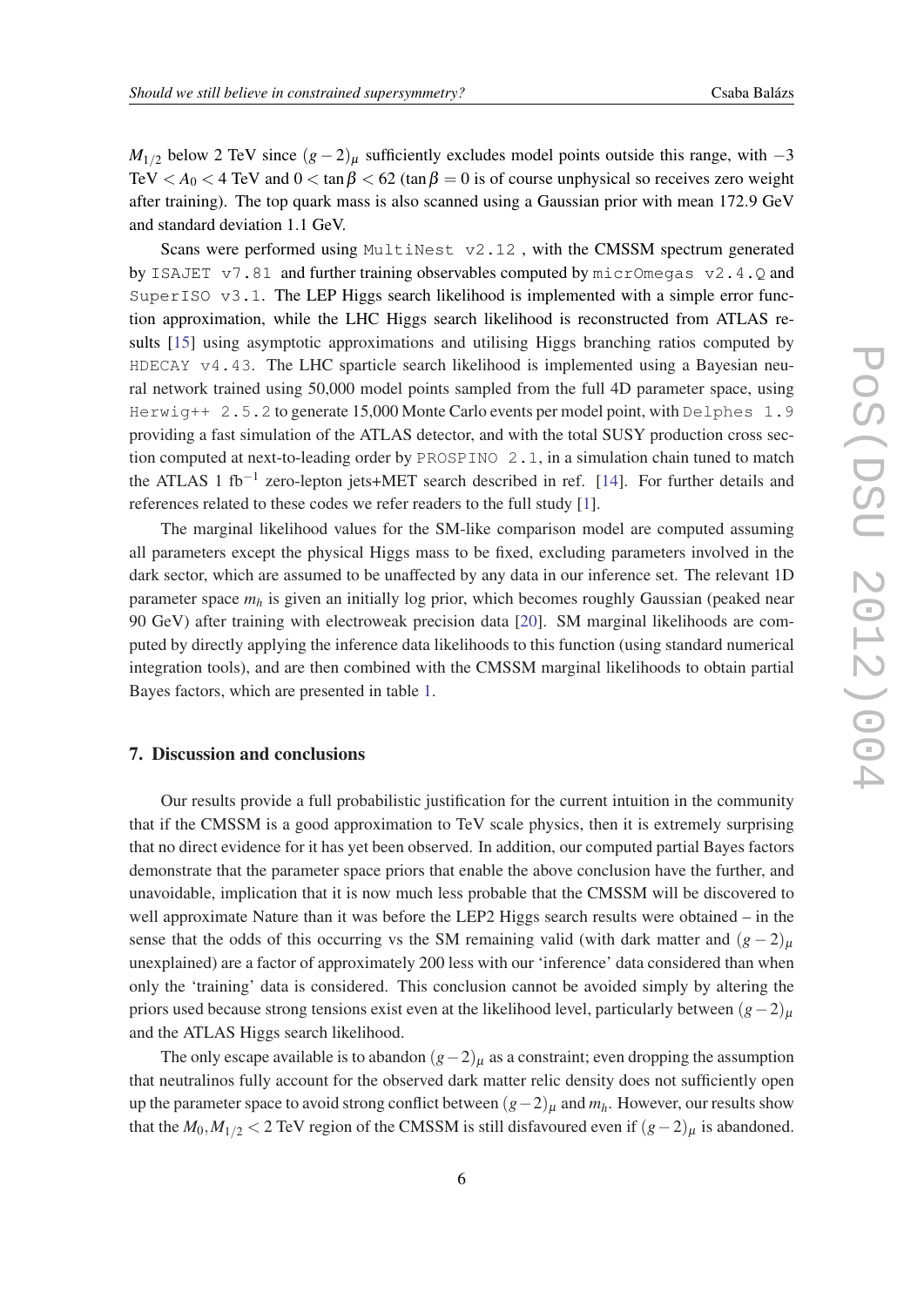<span id="page-6-0"></span>

| Knowledge change                                                                                       | log prior     |                         | natural prior |             | Weight of evidence                |
|--------------------------------------------------------------------------------------------------------|---------------|-------------------------|---------------|-------------|-----------------------------------|
|                                                                                                        | <b>PBF</b>    | Discr. inf.             | <b>PBF</b>    | Discr. Inf. | (against CMSSM)                   |
|                                                                                                        |               | (bits)                  |               | (bits)      |                                   |
| All training data                                                                                      |               |                         |               |             |                                   |
| Training $\rightarrow$ LEP+XENON100                                                                    | 14.7(4)       | 3.88(4)                 | 18.6(6)       | 4.22(4)     | Strong                            |
| " " $\rightarrow$ ATLAS-sparticle                                                                      | 2.04(5)       | 1.03(4)                 | 1.97(6)       | 0.98(5)     | Barely worth mentioning           |
| " " $\rightarrow$ ATLAS-Higgs                                                                          | 6.1(2)        | 2.61(4)                 | 5.4(2)        | 2.43(5)     | Substantial                       |
| Training $\rightarrow$ All                                                                             | 185(5)        | 7.53(4)                 | 197(6)        | 7.62(5)     | Decisive                          |
| $(g-2)$ <sub>u</sub> excluded from training data (applicable only for $M_0, M_{1/2} < 2 \text{ TeV}$ ) |               |                         |               |             |                                   |
| Training $\rightarrow$ LEP+XENON100                                                                    | 2.72(6)       | 1.45(3)                 | 2.15(6)       | 1.11(4)     | Barely worth mentioning           |
| " " $\rightarrow$ ATLAS-sparticle                                                                      | $0.72(2)^{*}$ | $-0.48(4)$ <sup>*</sup> | 1.81(6)       | 0.86(5)     | Barely worth mentioning           |
| " " $\rightarrow$ ATLAS-Higgs                                                                          | 4.2(2)        | 2.09(4)                 | 6.7(2)        | 2.74(5)     | Barely worth mentioning           |
| Training $\rightarrow$ All                                                                             | 8.3(1)        | 3.05(4)                 | 26.1(8)       | 4.71(5)     | Substantial - Strong <sup>†</sup> |

\* This apparent slight preference back towards the CMSSM is an artefact of reweighting process used to obtain these results from the primary scans. See ref. [\[1\]](#page-7-0) for details.

† Robustness to change in prior is compromised by the removal of  $(g-2)$ <sub>µ</sub> from the training set; the results we obtain span the two listed categories of the Jeffreys scale.

Table 1: Summary and interpretation of our results. Column 1 indicates the "training" and "inference" data used to compute the partial Bayes factors (PBFs) in the adjacent columns (where a PBF> 1 indicates that the inference data provides evidence in favour of the SM-like hypothesis); 'Training' indicates that the priors were trained using only the "baseline" training data described in section [4](#page-3-0), while " " indicates that training was performed using all the data from the row above. 'LEP+XENON100', ' 'ATLAS-sparticle' and 'ATLAS-Higgs' indicate that the update data was the LEP2 Higgs and 2011 XENON100 dark matter search data [[13\]](#page-7-0), the ATLAS 1 fb<sup>-1</sup> SUSY search data [[14\]](#page-7-0), and ATLAS 1 fb<sup>-1</sup> Higgs search data [[15\]](#page-7-0) respectively. The 'Discr. inf.' columns contain the discrimination information provided by the update data (simply the base 2 logarithm of the PBF) in favour of the SM-like hypothesis (the KL divergence  $KL(P(d_2|d_1, SM)||P(d_2|d_1, CMSM))$  being the expected value of this quantity under  $P(d_2|d_1, SM)$ . The two pairs of PBF and Discr. inf. columns indicate the results obtained using 'log' and 'natural' priors. The final column gives an interpretation of the strength of the evidence provided by the inference data, according to the Jeffreys scale.

Finally, we also highlight that our study was performed using February 2012 data for the Higgs mass constraints and that since this time these constraints have become much stronger, such that updating them would significantly strengthen our results.

#### 8. Acknowledgements

This research was funded in part by the ARC Centre of Excellence for Particle Physics at the Tera-scale, and in part by the Project of Knowledge Innovation Program (PKIP) of Chinese Academy of Sciences Grant No. KJCX2.YW.W10. AB acknowledges the support of the Scottish Universities Physics Alliance. The use of Monash Sun Grid (MSG) and Edinburgh ECDF highperformance computing facilities is also gratefully acknowledged. Most numerical calculations were performed on the Australian National Computing Infrastructure (NCI) National Facility SGI XE cluster and Multi-modal Australian ScienceS Imaging and Visualisation Environment (MAS-SIVE) cluster.